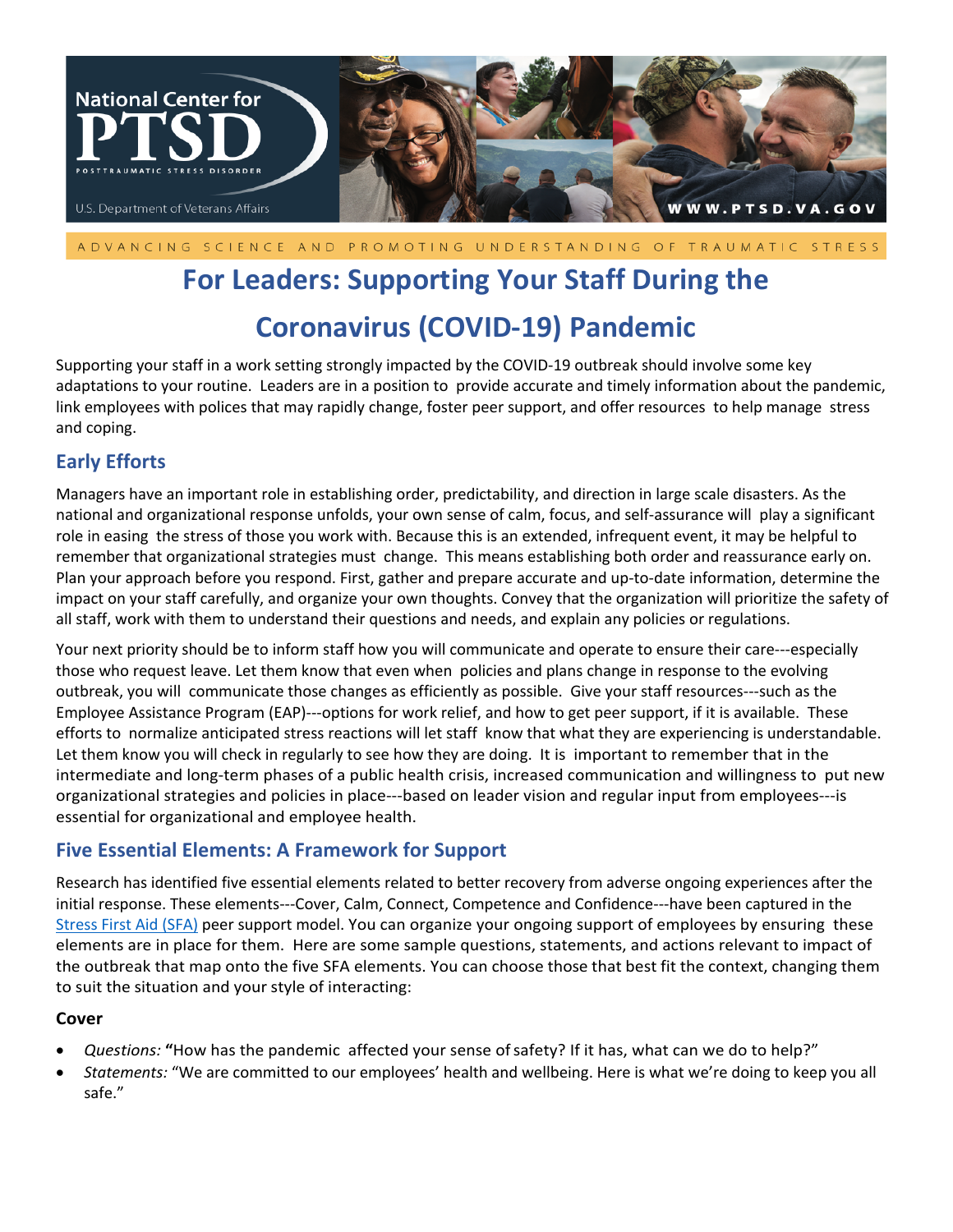• *Actions*: Give your best understanding of timelines and any variables.

#### **Calm**

- *Questions:* "How are you doing? What changes have you experienced regarding sleep, feelings of being on edge, or ability to stay calm? If you're having trouble staying calm, is there anything we can do to help?"
- *Statements:* "There are no set rules for working through something like this. Be patient with yourself."
- *Actions*: Allow employees to speak frankly about the event, their reactions, and their concerns. Discuss the importance of being more disciplined in self-care. More information about self-care is included in the *Managing Stress Associated with the COVID-19 Virus Outbreak* fact sheet.

#### **Connect**

- *Questions:* **"**Has there been an impact on how you talk with each other, work morale, or connecting with family and friends? Is there someone you feel comfortable talking with about this? Has anyone you know done or said something that really helped? Do you feel the need for practical support rightnow?"
- *Statements:* "We'll make it through this together. We value you and the work you do. Be sensitive to those around you. Talk when you need to; listen when you can."
- *Actions*: Encourage employees to consider staying in touch with coworkers via email, text, or videoconferencing, both to continue collaborating on projects if that is part of their work, and to be sources of support and connection.

#### **Competence**

- *Questions:* "Do you have any concerns about being able to handle what's going on in your life, deal with your stress reactions, or do your work? What are some things that you have done to cope that have been helpful in the past, or have been helpful recently? What else could we do that would help?"
- *Statements:* "If you've found a coping strategy that works for you, consider sharing it with your coworkers. Here are resources to help you through (e.g., a workplace peer, chaplain, and/or an EAP counselor)."
- *Actions:* Offer the resources available at your organization. Encourage use of resources.

#### **Confidence**

- *Questions:* Have you noticed any change in your confidence in your ability to do your job the same way as before the outbreak or your confidence in leadership? Are you feeling guilty or wish you could do something differently? Does the outbreak hold special meaning or connect with other experiences in any way? What else could help?
- *Statements:* "Try to take things one day at a time. The situation is unprecedented and ever-changing, and we're all doing the best we can under challenging circumstances. Remember to be patient with yourself and others. Don't let the worst elements of the situation overshadow your belief in yourself or your commitment to what you do. Help is there whenever you need it."
- *Actions*: Check in regularly. Share optimistic news. Increase positive encouragement, reinforcement, and gratitude for employees' contributions.

### **Extended Efforts**

The workplace is often a place where people turn to others for help when they are dealing with problems. However, stress reactions can affect everything we value at work: control, growth, productivity, connections. As a part of the COVID-19 response, work variables will vary widely in different work settings so there is no way to prescribe specific actions that will fit for every work setting. Given the many variables that occur at work in relation to a pandemic response, as a manager or leader if you can build a relationship of trust with teams and individuals who are experiencing intense stress reactions, you can support and help employees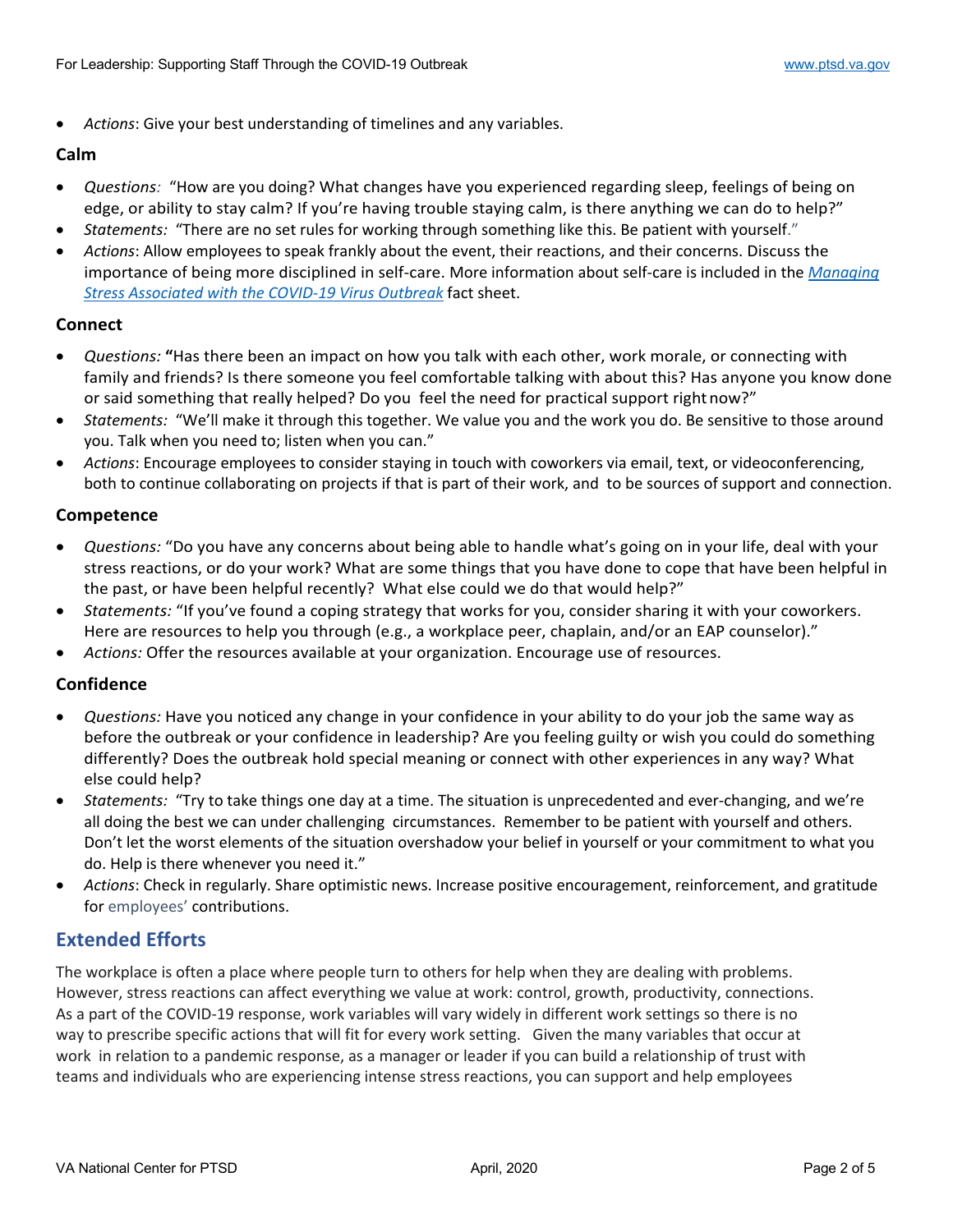recover more quickly. Strong time off policies, flexibility, and open conversations make a big difference. Here are a few potential ways to help:

*Be flexible.* Employees affected by stressful circumstances can experience both progressions and regressions in focus and productivity, especially if the stressor lasts a long time or is complex. Acknowledging the multiple stressors and making fewer demands during less productive periods helps. If possible, allow flexible adaptations from time to time, such as remote working, a shift to a less demanding role, or flexible work hours. Check in periodically to discuss how the person is coping and whether further accommodations are needed. Flexibility helps people benefit from the structure of work in stressful times, without being overwhelmed.

*Show support***.** In stressful work conditions, many employees are touched by simple gestures on the part of leaders. Your demonstration of support is a signal that the workplace cares. This can be done in the most fitting way for you, your organizational culture, and your workers.

*Ask questions***.** Follow the employee's lead regarding the kind of support, assistance, time off, and mentoring they prefer.

*Inform***.** Be open with staff about work policies and how flexible they are. Clarity around work policies and options can give structure and routine in a time when a person is feeling out of control. There is no formula for making allowances for employee stress reactions; it depends on your work policies and requirements. If existing policies do not seem sufficient, consider supplementing them with strategies like leave sharing options that allow employees to donate vacation time to those in need. But ultimately, patience and support are what make the difference.

# **Helping Those Who Need Additional Support**

For employees who have a strong negative impact from the outbreak (e.g., those with close exposure to loss, illness, moral distress, or long-term wear and tear), here are a few additional recommendations:

*Be patient***.** Stress reactions for those most strongly impacted by the Covid-19 outbreak can remain intense for some time. Fluctuations may occur in how well they are able to engage in work. They may function fine at work sometimes, and at other times feel like they can't function well. It may take time for them to "return to normal," and at times feel discouraged. If you share that these reactions are to be expected, they are a valued employee, and that you can work together to move forward , you can reduce a good deal of misunderstanding and conflict.

*Believe in the person***.** People are often very self-critical when dealing with intense stress, especially those who have previously been very successful at work. They will benefit if you continue to believe in them while not putting too much pressure on them. It requires the capacity to listen and give permission to be both a functioning employee and a human being who is experiencing intense stress. It can be a relief for the employee to see that you hold them in the same regard as before but can tailor your expectations as needed.

*Be a Role Model*. When an employee is dealing with significant stressors and needs time off or other adaptations, you can play an important role by respecting confidentiality. That means taking a long-term perspective and not engaging in speculation or negative conversations about people when they are not present.

*Advise and refer.* If an employee indicates they are seriously struggling, it will be helpful to assist them in identifying specific concerns and issues that warrant additional support or require mental health treatment. Common reactions likely to affect mental, emotional, social, and physical functioning can be identified by the most appropriate person (e.g., supervisor, EAP provider, HR, etc.) An inability to sustain regular work duties in the months after the crisis has passed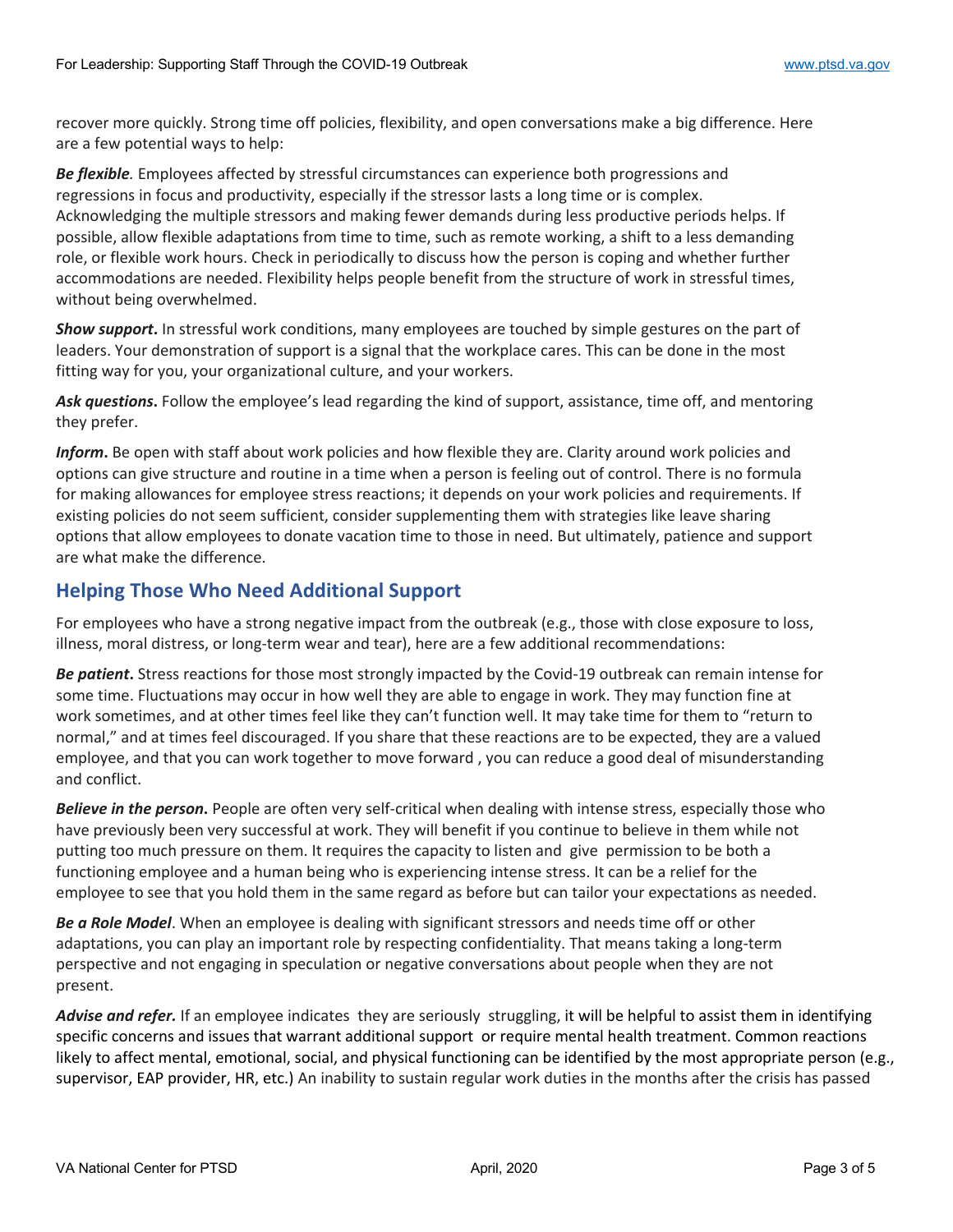may be a symptom of complicated or prolonged stress-related illness. There are effective, evidence-based treatments that can reduce suffering and speed up recovery.

#### **Proceeding in the Aftermath of the Outbreak**

Experiencing an extended, intensely stressful public health crisis like the COVID-19 pandemic can have positive as well as negative effects. For instance, it can lead to deeper connections with others. It can inspire greater authenticity, a shift in values, the realizations that one is stronger by enduring through complex, threatening circumstances, and that life is worth living. You can support employees through this process by demonstrating your interest in what they might be discovering about their changes in life and work. If an employee is feeling guilt about new ways of feeling and seeing life, listen and support them as they craft a new way forward, speak about your own experiences with adversity or loss, or ask about their experiences over time.

Your actions as a manager can help employees feel supported as they work towards recovery, have a ripple effect on other employees who see the care you take with the most affected individuals, help employees remain in their roles, and bring out their best in the long run. In this sense, any crisis becomes a potential opportunity to make a lasting impact on the lives of those you lead.

# **Practicing Self-Care as a Manager**

Your leadership during the COVID-19 outbreak is vital to the organization and your own wellbeing is a paramount consideration if you are to do your job safely and well. Your example as a role model can have a profound effect on how your staff values their own self-care. Remember to use the core principles of Stress First Aid to care for yourself as well. Be clear with family and friends about how they can support you at this time. Should you need additional assistance, consider reaching out to a peer or mentor who may have had experience with similar situations, or consider using Employee Assistance Program (EAP) or other available support as needed.

# **Example of Communication from Leadership to Staff Conveying Support**

This is an example of communication to staff that can be adapted as needed to fit your communication style and workplace settings.

#### To All Staff:

Everyone who works here is proud of what we do and how we do it. We have earned a reputation for excellence, and it is the consistent hard work we do here that has made this happen.

This has been a difficult time for everyone in the organization. It may be some time before we know what will happen with any certainty. As questions swirl and people in many quarters speculate, we all struggle to sort through our own feelings and reactions.

We are committed to your safety. Our pride in the work every employee contributes has never been greater and will never waiver.

We will likely face some trying moments in the context of this pandemic, and we need to be prepared to work through any difficulties we encounter. Below are a few suggestions that may help you along the way:

- *There are no set rules for working through something like this.* No two people experience the situation in quite the same way nor will they share the same reactions. None of us will navigate it quite the same way either. The range of normal reactions is extremely broad—it's the situation that's abnormal, not you or your reactions to it.
- *Be patient with yourself.* Expect your stress reactions to come and go—sometimes when you're least expecting it, often when it's least convenient. When you can, let yourself react. If you need to step away for a couple of minutes or take a moment by yourself, do what you need to do. But try to come back and complete whatever you were doing as soon as you feel able—that's how we regain control.